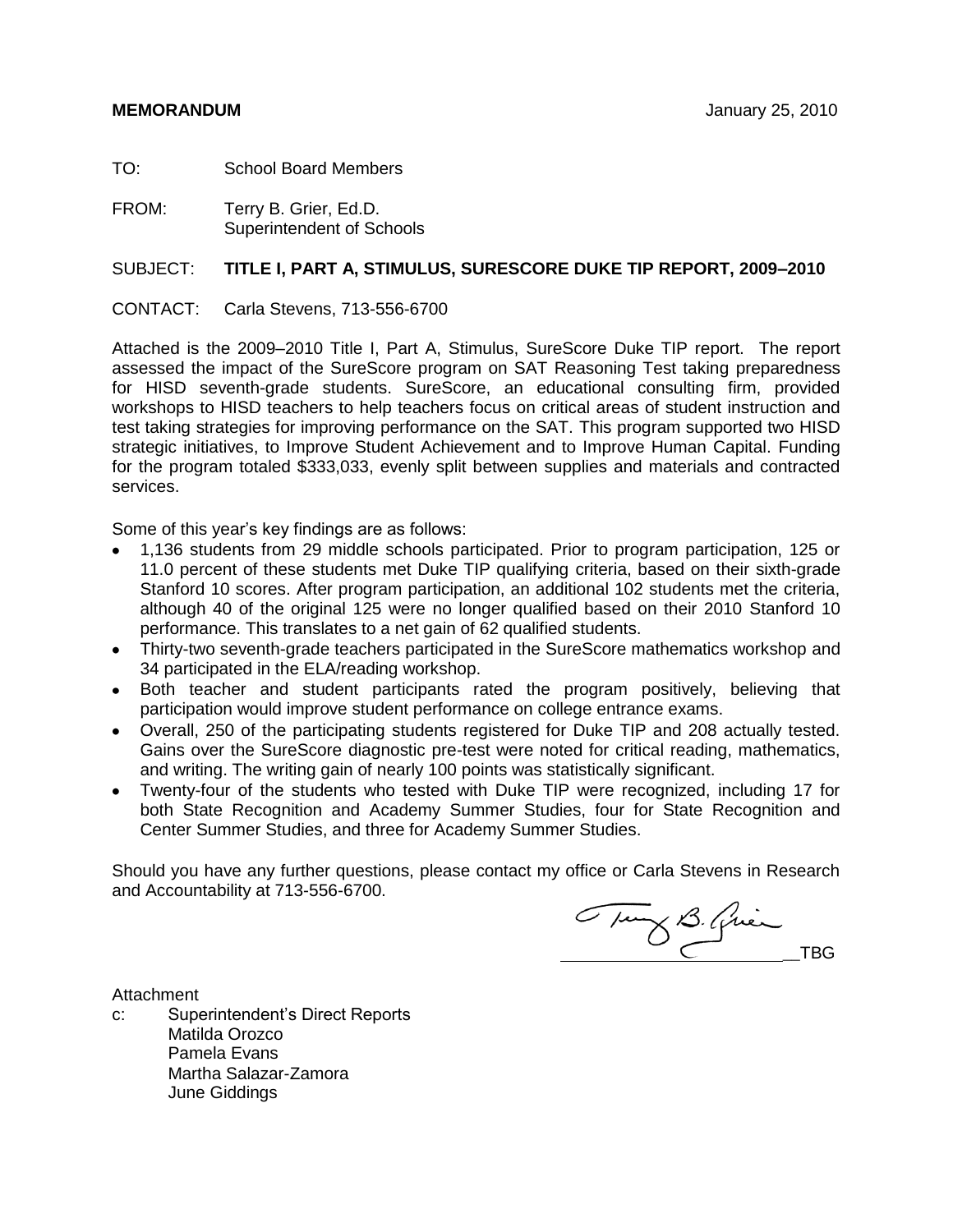



# **Title I, Part A, Stimulus, SureScore Duke TIP Report 2009–2010**

**Department of Research and Accountability Houston Independent School District**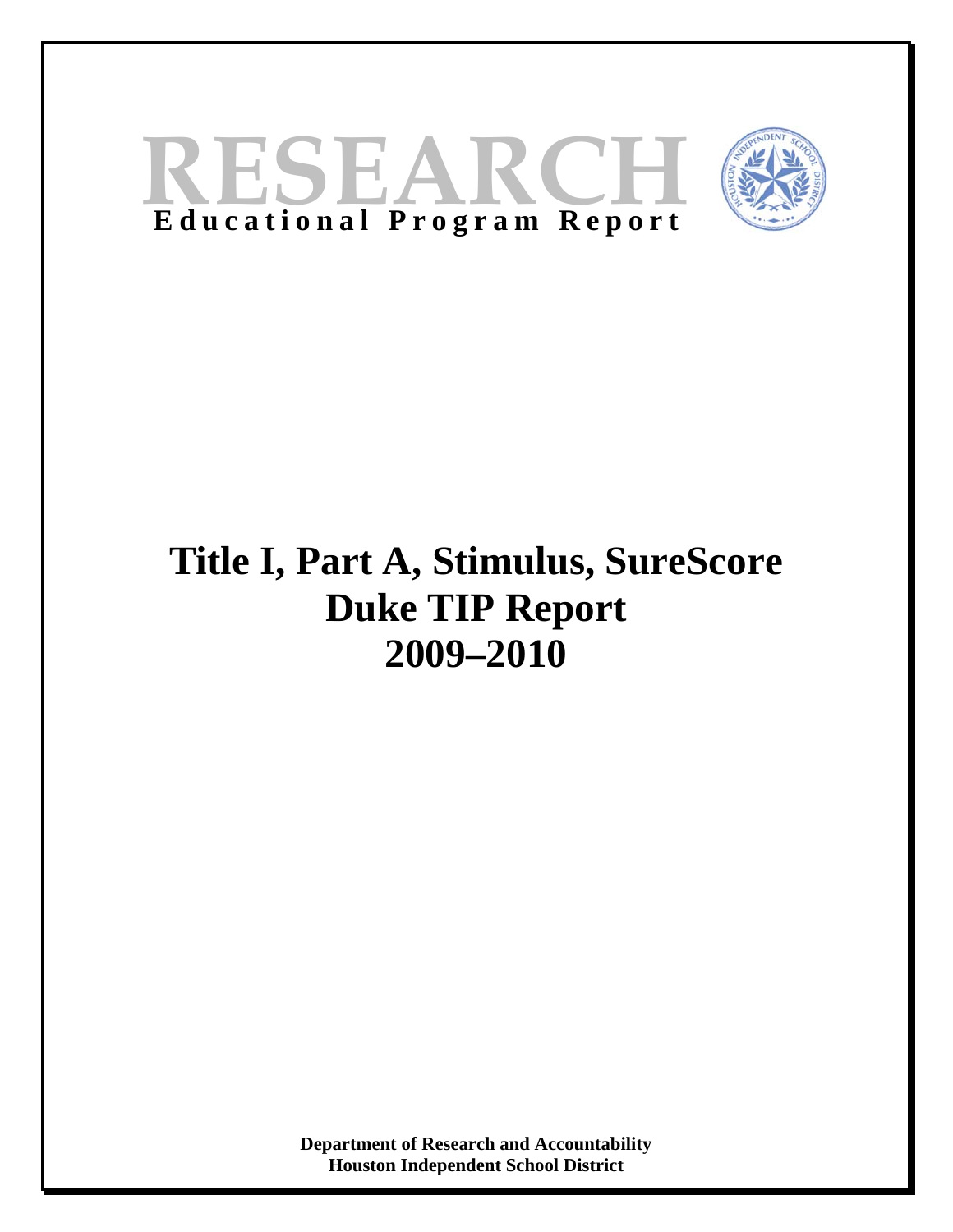

# **2011 Board of Education**

**Paula M. Harris**  PRESIDENT

 **Manuel Rodríguez Jr.**  FIRST VICE PRESIDENT

 **Anna Eastman**  SECOND VICE PRESIDENT

 **Carol Mims Galloway SECRETARY** 

 **Michael L. Lunceford**  ASSISTANT SECRETARY

 **Lawrence Marshall Greg Meyers Harvin C. Moore Juliet K. Stipeche** 

 **Terry B. Grier, Ed.D.**  SUPERINTENDENT OF SCHOOLS

 **Carla Stevens**  ASSISTANT SUPERINTENDENT DEPARTMENT OF RESEARCH AND ACCOUNTABILITY

 **Jack T. Bridge, Ph.D.**  RESEARCH SPECIALIST

 **Harry M. Selig**  RESEARCH MANAGER

#### **Houston Independent School District**

Hattie Mae White Educational Support Center 4400 West 18th Street Houston, Texas 77092-8501

Website: www.houstonisd.org

It is the policy of the Houston Independent School District not to discriminate on the<br>basis of age, color, handicap or disability, ancestry, naitonal origin, marital status, race,<br>religion, sex, veteran status, or politic programs and activities.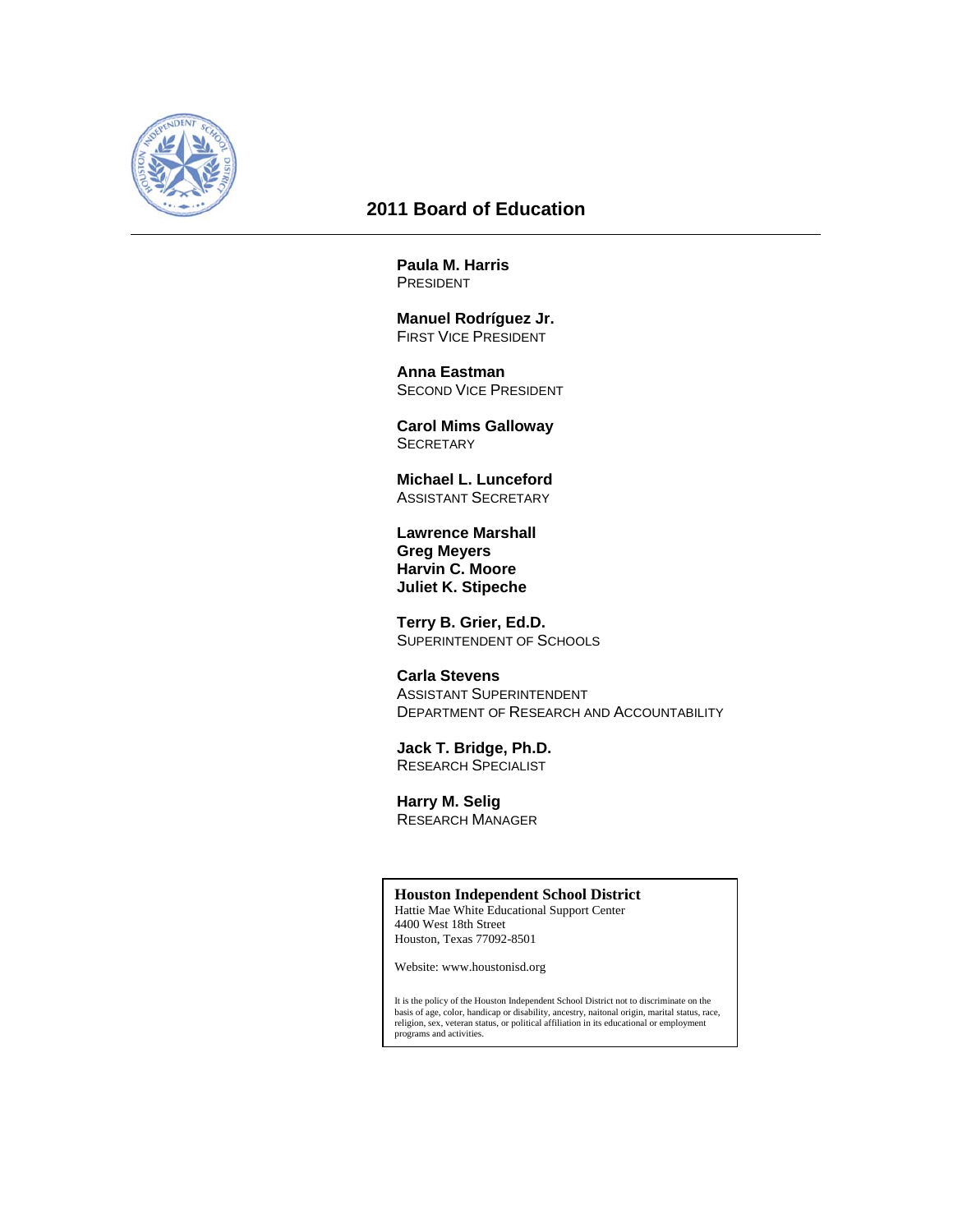# **EXECUTIVE SUMMARY**

# **TITLE I, PART A, STIMULUS, SureScore Duke TIP Report 2009–2010**

#### **Program Description**

The purpose of Title I, Part A is to ensure that all children, particularly low-achieving children in the highest-poverty schools, have a fair, equal, and significant opportunity to obtain a high-quality education and reach, at a minimum, proficiency on challenging state academic achievement standards and state academic standards. The American Recovery and Reinvestment Act (ARRA) stimulus bill was enacted on February 17, 2009 with provisions for key investments in education to help states and school districts across the country implement innovative strategies that will improve education for at-risk students and close the achievement gap while also stimulating the economy. The district's projected share of Title I funds in the stimulus bill is approximately \$89 million, including indirect costs, over a two-year period. Funds are to be allocated into required allocations mandated by federal law, campus-based initiatives, and districtwide initiatives.

The SureScore (SureScore PSAT and SAT Test Preparation, 2010) program is a districtwide initiative to expand opportunities for high performing HISD seventh grade students to prepare for the SAT Reasoning Test. SureScore, an educational consulting firm located in Austin, Texas, claims that student participants have averaged 100-point-plus increases in SAT composite scores because of program participation. Additionally, SureScore helps school districts create opportunities for success to their students including recognition by programs like Duke University's Talent Identification Program (Duke TIP Seventh Grade Talent Search, 2010).

In the SureScore program, students are introduced to the general structure of the SAT and are provided with proven test-taking strategies necessary to perform well on the exam. The SureScore Trainthe-Teacher Model SAT curriculum combines interacting and engaging activity-based lessons with hundreds of practice problems to reinforce strategies and prepare students for every section of the SAT. Throughout the program, students take several practice tests that closely simulate real testing conditions. Provided assessments allow teachers to establish a baseline for student performance as well as identify student strengths and weaknesses. This enables teachers to focus on the critical areas for individual student instruction.

Funding for the program totaled \$333,033 with the majority of funds evenly split between supplies and materials and contracted services.

The program goals are:

- Increase SAT scores; and
- Improve student SAT knowledge and confidence.

#### **Purpose of the Evaluation**

The purpose of this evaluation is to comply with federal mandates requiring the evaluation of Title I, Part A programs. The evaluation focused on determining the percentage of SureScore student participants meeting Duke TIP selection criteria, teacher and student evaluation of the SureScore program, and a comparison of participant performance on a baseline SAT diagnostic to performance on the Duke TIP administration of the SAT.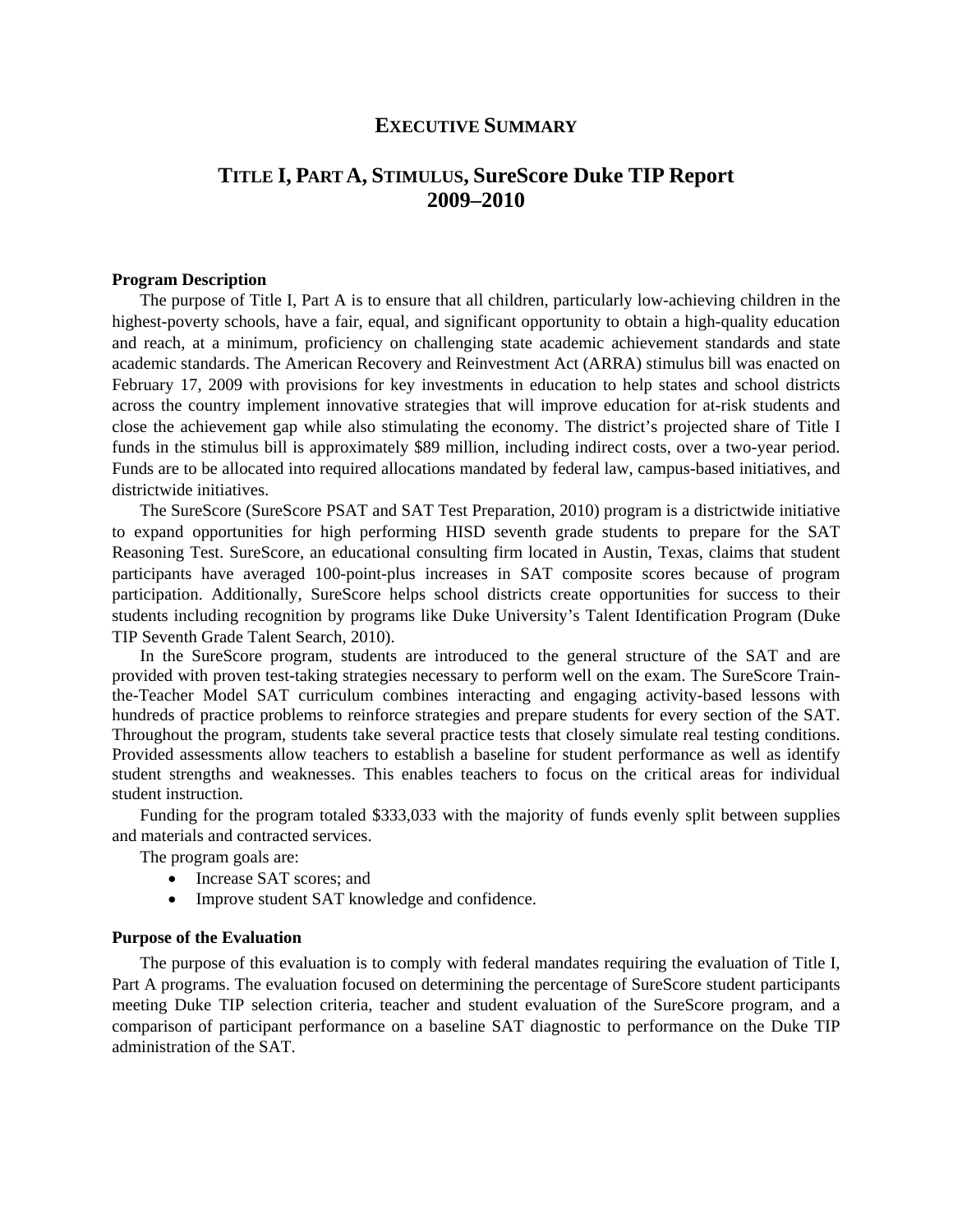# **Key Findings**

- 1. How many seventh-grade students participated in the SureScore program?
- In 2009–2010, 1,136 students from 29 middle schools participated in the SureScore program.
- 2. To what extent did participating students meet Duke TIP eligibility criteria?
- 125 or 11.0 percent of the 1,136 students met or exceeded Duke TIP eligibility criteria prior to program participation based on their sixth-grade performance on the Stanford 10. These students achieved a percentile of 95 or higher on either the reading or the mathematics subtest. After program participation, an additional 102 students met or exceeded the Duke TIP criteria.
- 3. How many teachers participated in the SureScore program?
- Thirty-two teachers participated in the mathematics workshop and 34 participated in the ELA/reading workshop.
- 4. How did student participants evaluate the SureScore program?
- Based on survey data provided by SureScore, the majority of students at the two schools surveyed reported that they believed the preparation course provided them with the strategies and resources needed to perform well on college entrance exams.
- 5. How did teacher participants evaluate the SureScore program?
- Based on survey data provided by SureScore from 21 percent of the participating teachers, teacher feedback was positive with 79 percent or more responding affirmatively to eight questions pertaining to student preparation and overall quality of the program.
- 6. Did the SureScore program have an impact on SAT performance?
- Overall, 250 or 22.0 percent of participating students registered for Duke TIP SAT testing and 208 actually took the test. Gains were noted for critical reading, mathematics, and writing when compared to the diagnostic pre-test, but only the gain observed for writing was statistically significant. The average writing score increased by almost 100 points.
- 7. How many SureScore participating students were recognized by Duke TIP?
- Twenty-four, or 11.5 percent, of the SureScore participants who tested for Duke TIP were recognized, including 17 for both State Recognition and Academy Summer Studies, four for State Recognition and Center Summer Studies, and three for Academy Summer Studies.

# **Recommendations**

- 1. Include a released SAT diagnostic for all program participants at the end of the program to provide a measure of program impact independent of Duke TIP participation and testing. Pre-post comparisons were only available for 208 or 18.3 percent of the participating students.
- 2. Broader reporting of both student and teacher perceptions and attitudes about the program is encouraged from SureScore to better represent the activities conducted at the participating schools. For example, for 2009–2010, student survey data was only available for two of the 29 participating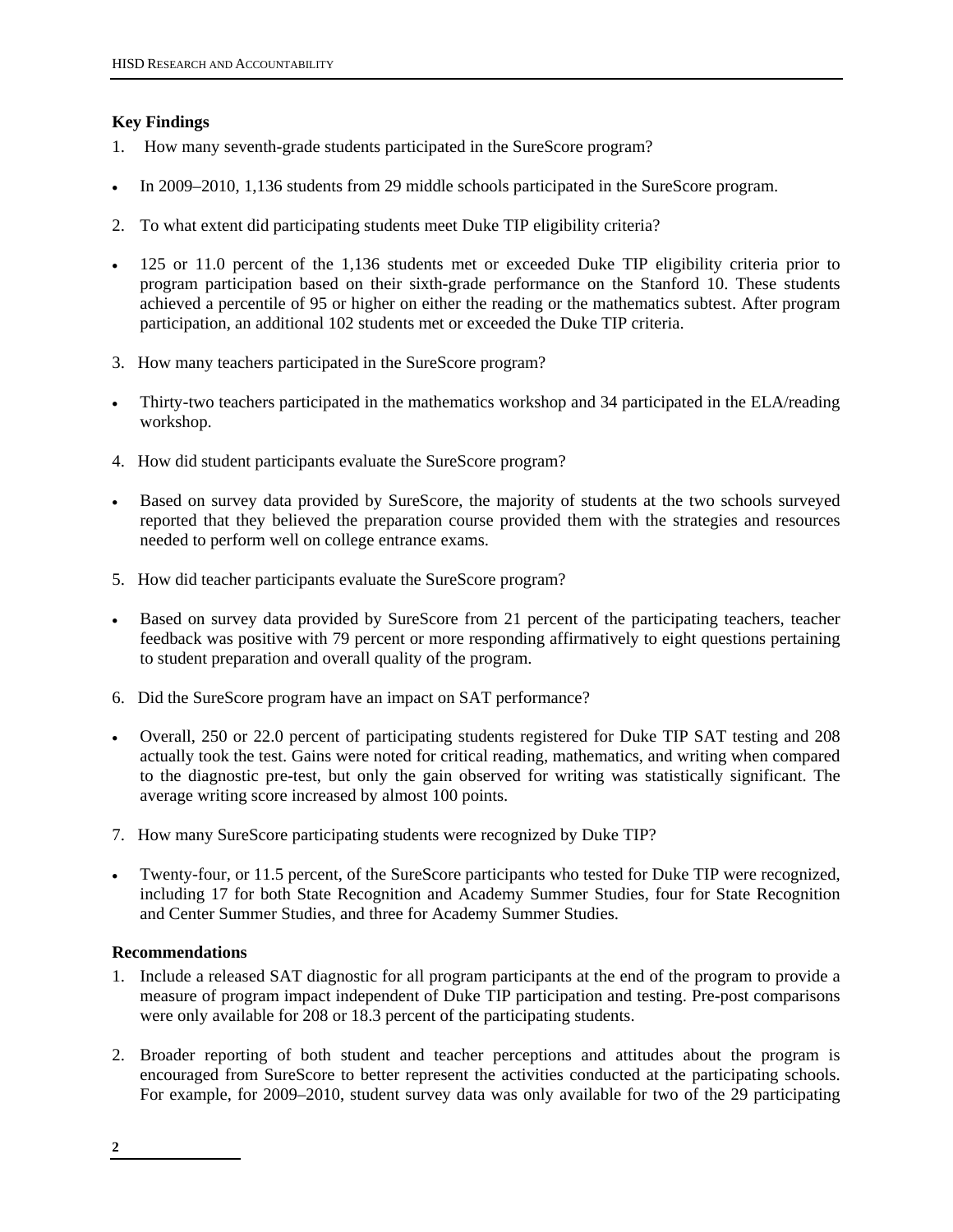schools and 69, or six percent, of the participating students. Teacher feedback was only available for 14 of 66 participants and no information was provided as to the extent to which the SureScore program was actually implemented by participating teachers. Feedback provided by the small sample of teacher participants was positive and may warrant further review if the district elects to continue this program.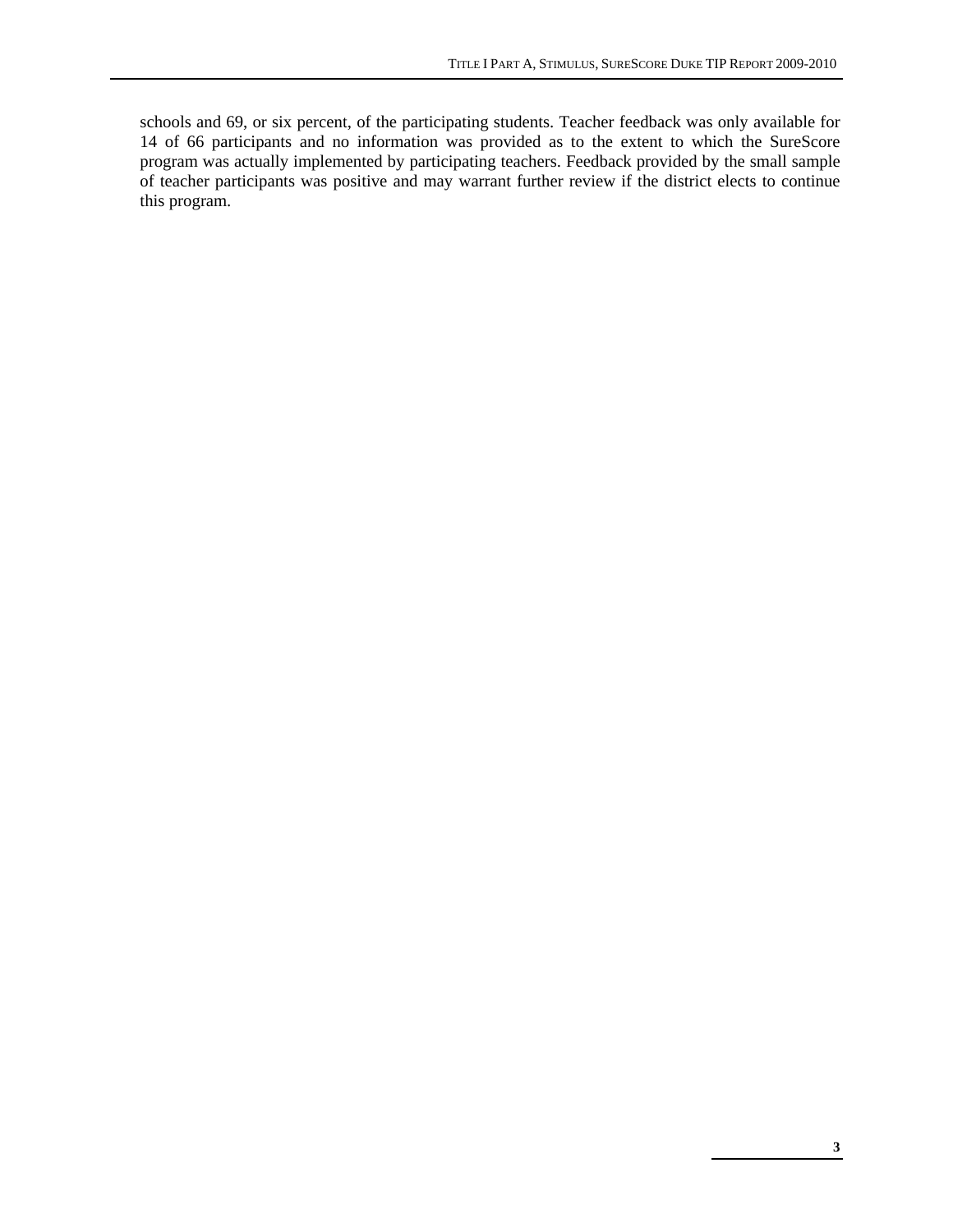# **TITLE I, PART A, STIMULUS, SureScore Duke TIP Report 2009–2010**

# **Introduction**

## **Program Description**

The purpose of Title I, Part A is to ensure that all children, particularly low-achieving children in the highest-poverty schools, have a fair, equal, and significant opportunity to obtain a high-quality education and reach, at a minimum, proficiency on challenging state academic achievement standards and state academic standards. The American Recovery and Reinvestment Act (ARRA) stimulus bill was enacted on February 17, 2009 with provisions for key investments in education to help states and school districts across the country implement innovative strategies that will improve education for at-risk students and close the achievement gap while also stimulating the economy. The district's projected share of Title I funds in the stimulus bill is approximately \$89 million, including indirect costs, over a two-period period. Funds are to be allocated into required allocations mandated by federal law, campus-based initiatives, and districtwide initiatives.

The SureScore program is a districtwide initiative to expand opportunities for high performing HISD seventh grade students to prepare for the SAT college preparation exam. SureScore, an educational consulting firm located in Austin, Texas, claims that student participants have averaged 100-point-plus increases in SAT composite scores. Additionally, SureScore helps school districts create opportunities for success to their students including recognition by programs like Duke University's Talent Identification program (Duke TIP).

In the SureScore program, students are introduced to the general structure of the SAT and are provided with proven test-taking strategies necessary to perform well on the exam. The SureScore Trainthe-Teacher Model SAT curriculum combines interacting and engaging activity based lessons with hundreds of practice problems to reinforce strategies and prepare students for every section of the SAT. Throughout the program, students take several practice tests that closely simulate real testing conditions. Provided assessments allow teachers to establish a baseline for student performance as well as identify student strengths and weaknesses. This enables teachers to focus on the critical areas for individual student instruction.

Funding for the program totaled \$333,033 with the majority of funds evenly split between supplies and materials and contracted services.

The program goals are:

- Increase SAT scores; and
- Improve student SAT knowledge and confidence.

#### **Purpose of the Evaluation Report**

The purpose of this evaluation is to comply with federal mandates requiring the evaluation of Title I, Part A programs. The evaluation focused on determining the percentage of SureScore student participants meeting Duke TIP selection criteria, student evaluation of the SureScore program, and a comparison of participant performance on a baseline SAT diagnostic to performance on the Duke TIP administration of the SAT.

- 1. How many seventh-grade students participated in the SureScore program?
- 2. To what extent did participating students meet Duke TIP eligibility criteria?
- 3. How many teachers participated in the SureScore program?
- 4. How did student participants evaluate the SureScore program?
- 5. How did teacher participants evaluate the SureScore program?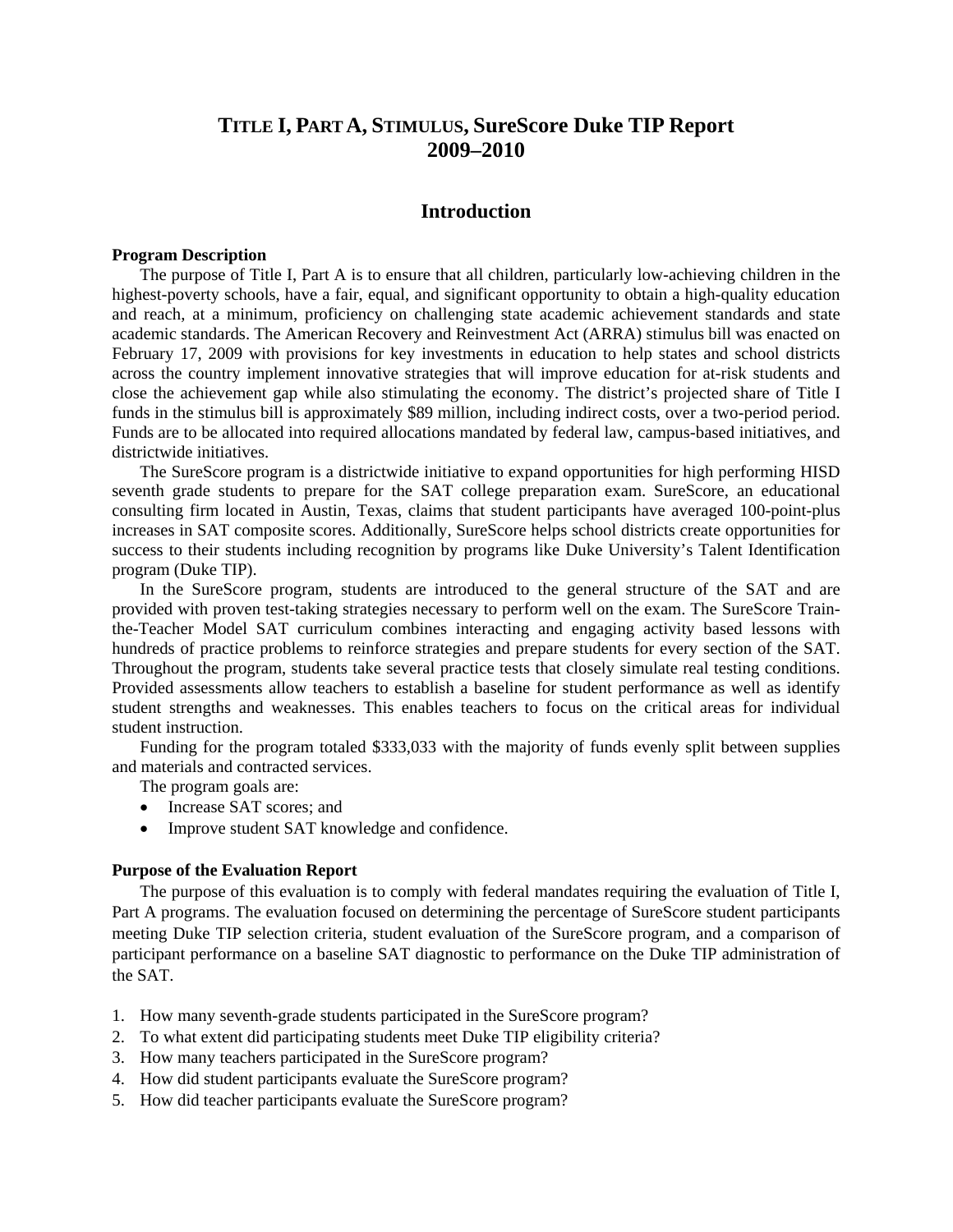- 6. Did the SureScore program have an impact on SAT performance?
- 7. How many SureScore participating students were recognized by Duke TIP?

# **Methodology**

#### **Data Collection**

Several strategies were employed in the collection of relevant data used to evaluate the effectiveness of the SureScore program. Primary program documentation included the program budget and description from the 2009–2010 Consolidated Title I, Part A, Stimulus Application; and, teacher and student participant data provided by SureScore and Duke TIP.

## **Measures of Academic Achievement**

The extent to which student participants met Duke TIP eligibility criteria was assessed using spring 2008–2009 and spring 2009–2010 Stanford 10 scores from HISD assessment reports.

The Stanford 10 is a norm-referenced measure. The Stanford 10 is administered in grades one through eleven and provides a way of determining the relative standing of students' academic performance when viewed in relation to the performance of students from a nationally representative sample, for comparative purposes.

Performance on the SAT was based on the released SAT diagnostic administered to participating students at the beginning of the program and Duke TIP SAT test results.

#### **Data Analysis**

The extent to which participating students met Duke TIP eligibility criteria was determined by analyzing National Percentile Rank (NPR) scores from the Stanford Reading and Mathematics subtests for 2009 and 2010. Eligibility was defined as having achieved an NPR of 95 percent or higher on either the reading or mathematics subtest of the Stanford 10. It should be noted that students do not need to meet these criteria to participate in Duke TIP testing.

Student and teacher survey data were provided by SureScore. Weighted average responses for student survey data were based on the number of students from each school agreeing or strongly agreeing with survey items. Educator workshop participation was obtained from the e-Train database.

Mean pre- and post-SAT scores were compared using the *t*-test for significant differences.

# **Results**

#### **How many seventh grade students participated in the SureScore program?**

Based on data submitted by SureScore, 1,136 HISD students from 29 middle schools participated in the program. Participants by school ranged from 15 at Holland Middle School to 55 at Edison and Long middle schools (**Table 1**).

| Table 1. SureScore Participants by School and Number and Percent Meeting Duke TIP Criteria |                     |                     |                      |  |
|--------------------------------------------------------------------------------------------|---------------------|---------------------|----------------------|--|
|                                                                                            |                     | Number Eligible per | Percent Eligible per |  |
| <b>School</b>                                                                              | <b>Participants</b> | Duke TIP Criteria*  | Duke TIP Criteria*   |  |
| <b>Black Middle School</b>                                                                 | 41                  |                     | 2.4                  |  |
| <b>Briarmeadow Charter</b>                                                                 | 32                  |                     | 15.6                 |  |
| Burbank Middle School                                                                      | 49                  |                     | 6.1                  |  |
| Cullen Middle School                                                                       | 28                  |                     | 0.0                  |  |
| Deady Middle School                                                                        | 23                  |                     | 0.0                  |  |
| Dowling Middle School                                                                      | 45                  |                     | 0.0                  |  |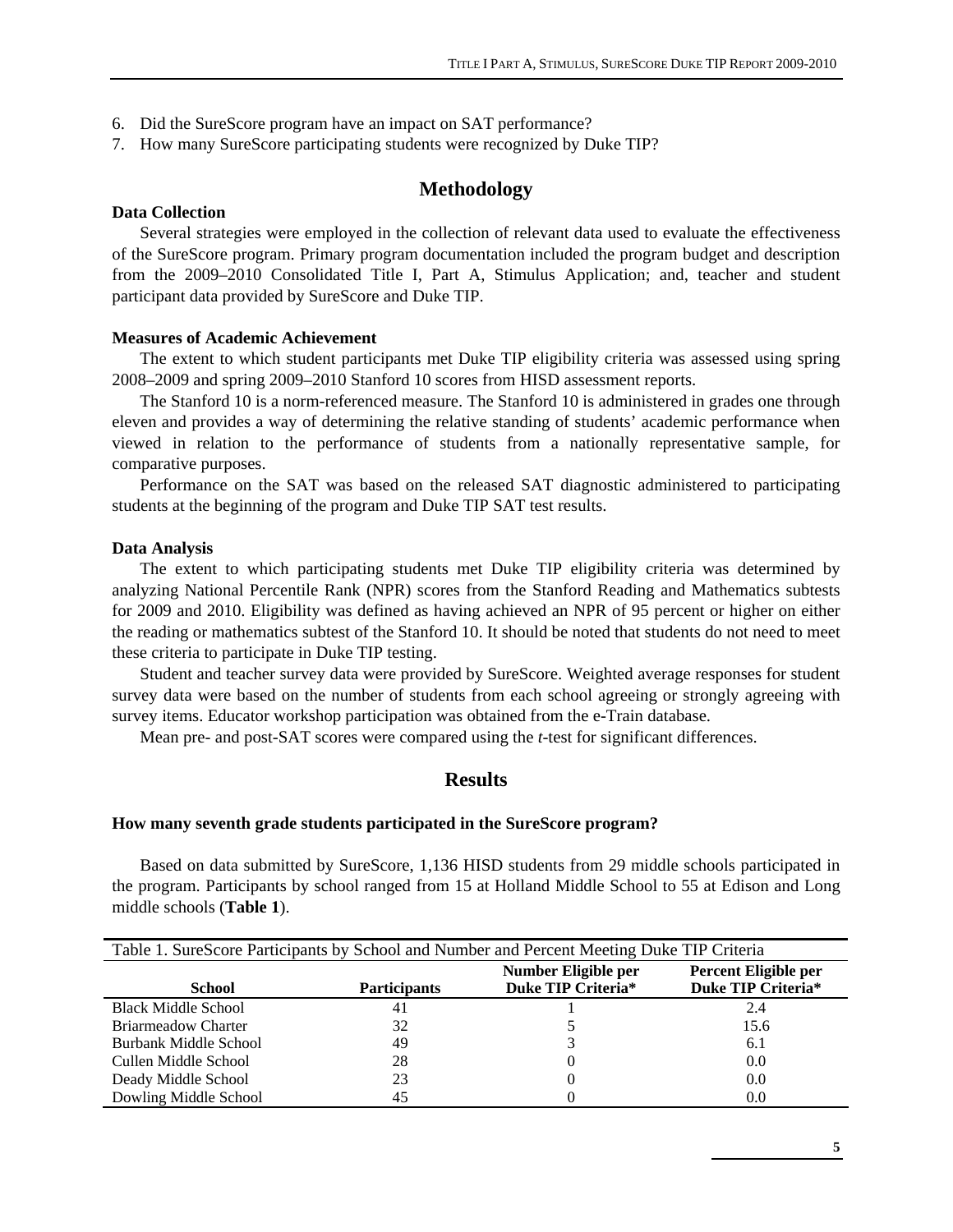|                               |                     | Number Eligible per       | Percent Eligible per |
|-------------------------------|---------------------|---------------------------|----------------------|
| <b>School</b>                 | <b>Participants</b> | <b>Duke TIP Criteria*</b> | Duke TIP Criteria*   |
| Edison Middle School          | 55                  | 2                         | 3.6                  |
| Fleming Middle School         | 49                  | 4                         | 8.2                  |
| Fonville Middle School        | 39                  | 1                         | 2.6                  |
| Grady Middle School           | 47                  | 2                         | 4.3                  |
| Gregory-Lincoln Education     |                     |                           |                      |
| Center                        | 28                  | $\Omega$                  | 0.0                  |
| <b>Hamilton Middle School</b> | 48                  | 14                        | 29.2                 |
| Henry Middle School           | 42                  | 2                         | 4.8                  |
| <b>Holland Middle School</b>  | 15                  | 1                         | 6.7                  |
| Jackson Middle School         | 54                  | 11                        | 20.4                 |
| Johnston Middle School        | 45                  | 9                         | 20.0                 |
| Key Middle School             | 34                  | 0                         | 0.0                  |
| Lanier Middle School          | 16                  | 11                        | 68.8                 |
| Long Middle School            | 55                  | 3                         | 5.5                  |
| McReynolds Middle School      | 34                  |                           | 2.9                  |
| Ortiz Middle School           | 52                  |                           | 1.9                  |
| Pershing Middle School        | 41                  | 22                        | 53.7                 |
| Pilgrim Academy               | 51                  | 1                         | 2.0                  |
| Pin Oak Middle School         | 16                  | 5                         | 31.3                 |
| Project Chrysalis             | 51                  |                           | 2.0                  |
| Thomas Middle School          | 25                  | 0                         | 0.0                  |
| Welch Middle School           | 35                  | 6                         | 17.1                 |
| West Briar Middle School      | 38                  | 17                        | 44.7                 |
| Williams Middle School        | 48                  | 2                         | 4.2                  |
| Totals                        | 1.136               | 125                       | 11.0%                |

Table 1. SureScore Participants by School and Number and Percent Meeting Duke TIP Criteria (continued)

\* Duke TIP criteria were used as a proxy in this evaluation to identify potential high performing students and these numbers do not imply that these students registered for Duke TIP recognition.

Source: Participant list provided by SureScore

## **To what extent did participating students meet Duke TIP eligibility criteria?**

Based on their sixth-grade performance on the Stanford 10, 125 or 11.0 percent of the participating seventh-grade students met Duke TIP eligibility criteria prior to participating in the program (Table 1). These students achieved an NPR of 95 or higher on either the reading or the mathematics subtest. **Table 2**  presents information on the percentages of participating students at various NPR bands. Almost 70 percent of the participants were below the  $75<sup>th</sup>$  percentile in reading and just over half were below the  $75<sup>th</sup>$ percentile in mathematics.

| Table 2. Sixth Grade Stanford 10 NPRs of Participating Students |                     |                     |  |  |
|-----------------------------------------------------------------|---------------------|---------------------|--|--|
| <b>Mathematics: Percent of</b><br><b>Reading: Percent of</b>    |                     |                     |  |  |
| <b>National Percentile Rank</b>                                 | <b>Participants</b> | <b>Participants</b> |  |  |
| $95+$                                                           | 7.9                 | 8.7                 |  |  |
| $90 - 94$                                                       | 5.7                 | 11.0                |  |  |
| $85 - 89$                                                       | 5.3                 | 9.5                 |  |  |
| $80 - 84$                                                       | 3.4                 | 11.6                |  |  |
| $75 - 79$                                                       | 9.1                 | 7.9                 |  |  |
| ${<}75$                                                         | 68.6                | 51.3                |  |  |

Source: Houston Independent School District, Stanford data file, Spring 2009.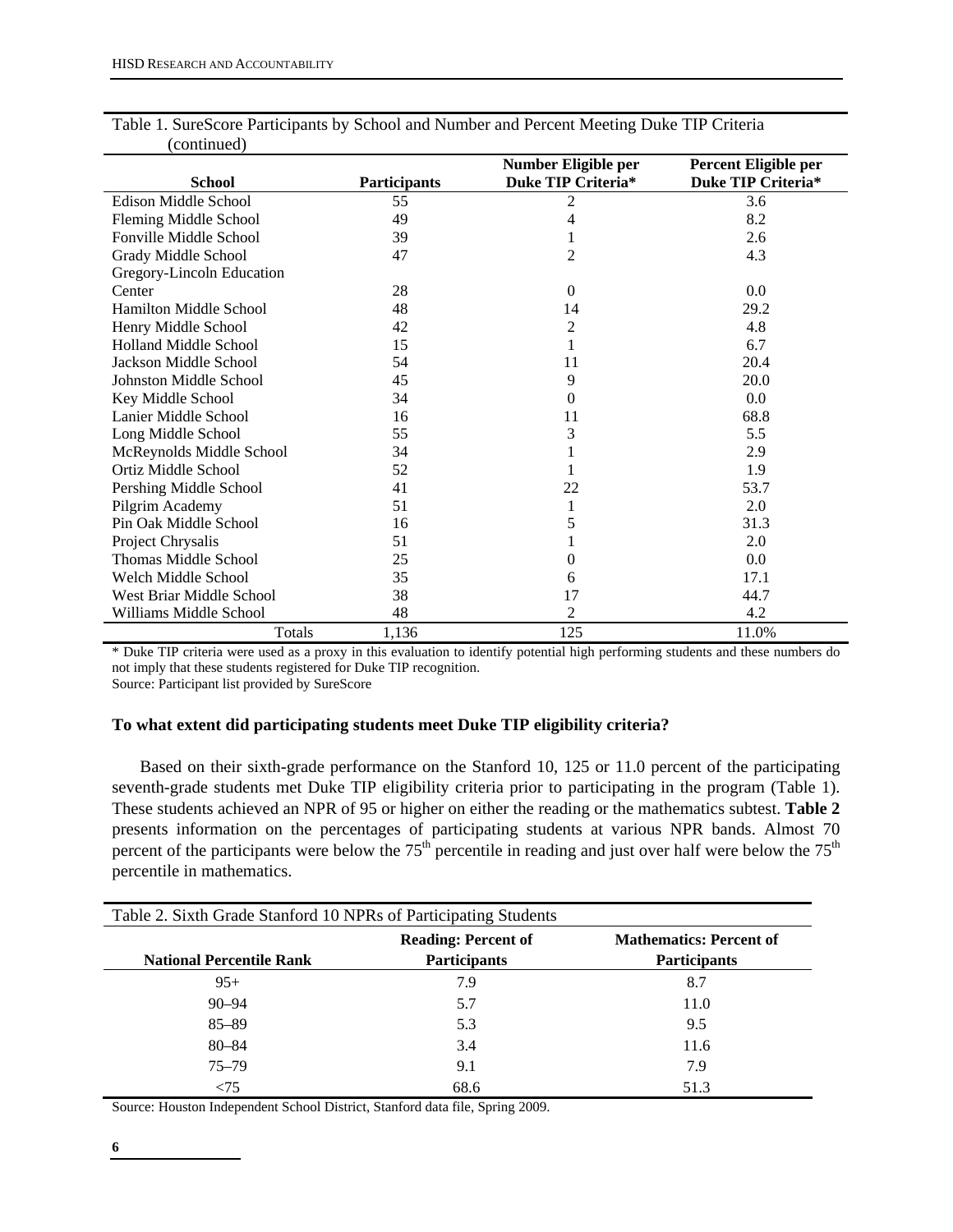Stanford 10 test data were also used to see how many participants met Duke TIP eligibility criteria in 2010. Of the 125 students eligible based on 2009 data, 40 or 32.0 percent were no longer qualified based on their 2010 test performance and 102 previously unqualified students became qualified for a net gain of 62. Therefore, in 2010, 187 of the participants were Duke TIP qualified. **Table 3** presents the 2009 and 2010 data for Duke TIP qualification by participating school.

| Table 3. Duke TIP Eligibility by School for SureScore Participants, 2009–2010 |              |                  |                  |                         |  |
|-------------------------------------------------------------------------------|--------------|------------------|------------------|-------------------------|--|
| <b>Number Eligible</b><br><b>Number Eligible</b>                              |              |                  |                  |                         |  |
|                                                                               |              | per Duke TIP     | per Duke TIP     | <b>Change in Number</b> |  |
| <b>School</b>                                                                 | Participants | Criteria - 2009  | Criteria - 2010  | Eligible                |  |
| <b>Black Middle School</b>                                                    | 41           | 1                | $\overline{2}$   |                         |  |
| <b>Briarmeadow Charter</b>                                                    | 32           | 5                | 6                | 1                       |  |
| <b>Burbank Middle School</b>                                                  | 49           | 3                | 11               | 8                       |  |
| Cullen Middle School                                                          | 28           | 0                | $\boldsymbol{0}$ | $\theta$                |  |
| Deady Middle School                                                           | 23           | 0                | 2                | 2                       |  |
| Dowling Middle School                                                         | 45           | $\mathbf{0}$     | 1                | 1                       |  |
| <b>Edison Middle School</b>                                                   | 55           | 2                | 9                | 7                       |  |
| Fleming Middle School                                                         | 49           | 4                | $\mathbf{0}$     | $-4$                    |  |
| Fonville Middle School                                                        | 39           | 1                | 2                | $\mathbf{1}$            |  |
| Grady Middle School                                                           | 47           | 2                | 4                | 2                       |  |
| Gregory-Lincoln Education                                                     |              |                  |                  |                         |  |
| Center                                                                        | 28           | $\boldsymbol{0}$ | $\boldsymbol{0}$ | $\boldsymbol{0}$        |  |
| Hamilton Middle School                                                        | 48           | 14               | 19               | 5                       |  |
| Henry Middle School                                                           | 42           | 2                | $\tau$           | 5                       |  |
| Holland Middle School                                                         | 15           | 1                | $\mathbf{0}$     | $-1$                    |  |
| Jackson Middle School                                                         | 54           | 11               | 11               | $\boldsymbol{0}$        |  |
| Johnston Middle School                                                        | 45           | 9                | 15               | 6                       |  |
| Key Middle School                                                             | 34           | $\boldsymbol{0}$ | $\boldsymbol{0}$ | $\boldsymbol{0}$        |  |
| Lanier Middle School                                                          | 16           | 11               | 9                | $-2$                    |  |
| Long Middle School                                                            | 55           | 3                | 5                | $\overline{2}$          |  |
| McReynolds Middle School                                                      | 34           | 1                | 4                | 3                       |  |
| Ortiz Middle School                                                           | 52           | 1                | 5                | $\overline{4}$          |  |
| Pershing Middle School                                                        | 41           | 22               | 23               | 1                       |  |
| Pilgrim Academy                                                               | 51           | 1                | 1                | $\overline{0}$          |  |
| Pin Oak Middle School                                                         | 16           | 5                | 8                | 3                       |  |
| Project Chrysalis                                                             | 51           | 1                | 6                | 5                       |  |
| Thomas Middle School                                                          | 25           | $\overline{0}$   | 2                | 2                       |  |
| Welch Middle School                                                           | 35           | 6                | 6                | $\boldsymbol{0}$        |  |
| West Briar Middle School                                                      | 38           | 17               | 26               | 9                       |  |
| Williams Middle School                                                        | 48           | 2                | 3                |                         |  |
| Totals                                                                        | 1,136        | 125              | 187              | 62                      |  |

Note: 40 of the 125 qualified students in 2009 were no longer qualified in 2010; 102 new students became qualified for a net gain of 62.

Source: Houston Independent School District, Stanford data files, Spring 2009, and Spring 2010.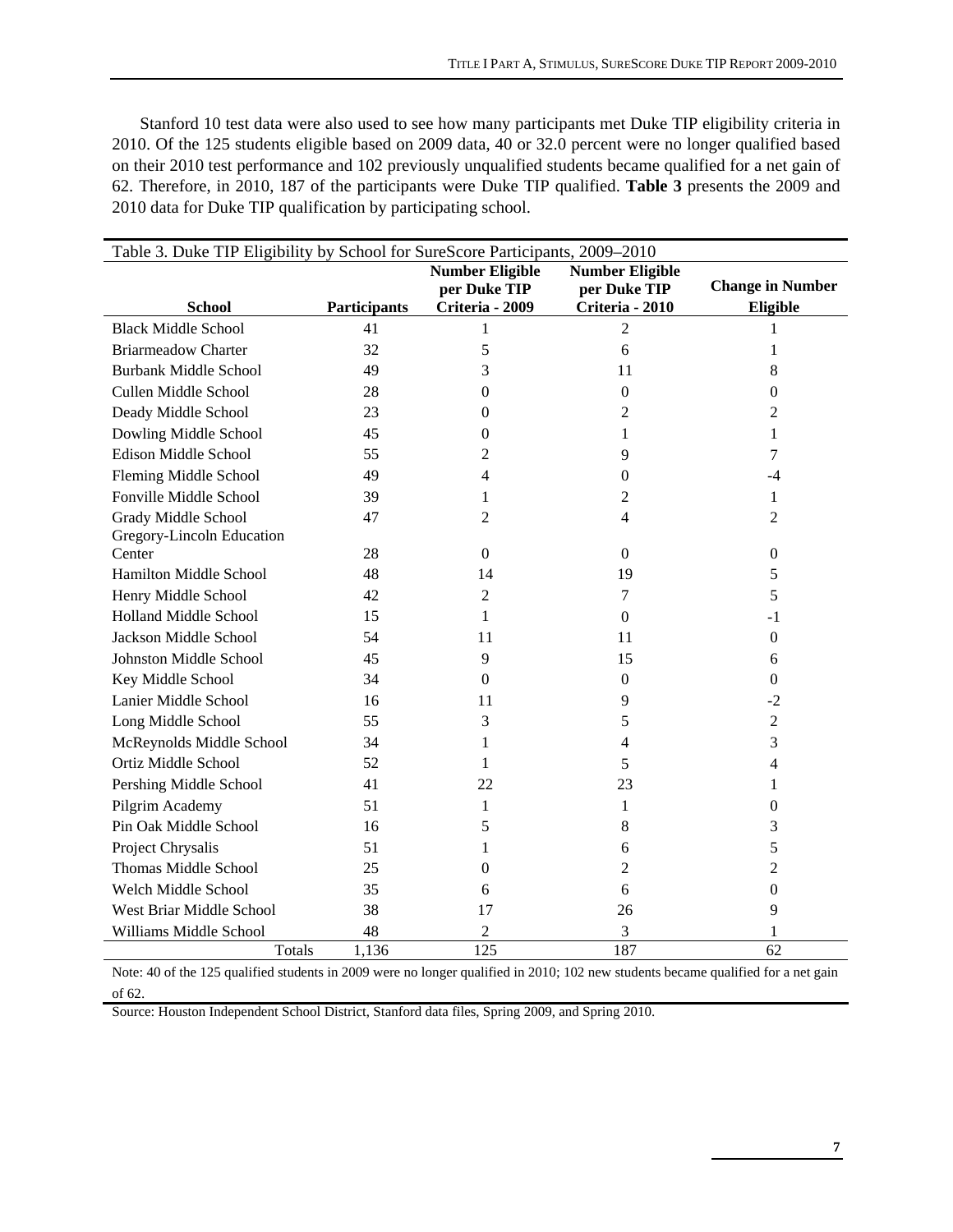# **How many teachers participated in the SureScore program?**

Based on information submitted by SureScore, 66 HISD educators participated in the program. These educators attended one of two (six hours per day) professional workshops to prepare them to implement the SureScore curriculum. One day focused on reading/ELA activities and one day focused on mathematics. Based on data provided by e-Train, 32 educators participated in the mathematics workshop and 34 participated in the reading/ELA workshop (**Table 4**).

| Table 4. Educator Participation in SureScore Workshops, 2009–2010 |                     |  |  |
|-------------------------------------------------------------------|---------------------|--|--|
| <b>SureScore Workshop</b>                                         | <b>Participants</b> |  |  |
| SureScore Math SAT Prep 6–8                                       | 32                  |  |  |
| SureScore ELA SAT Prep 6–8                                        | 34                  |  |  |
| Total (unduplicated)                                              | 66                  |  |  |

## **How did student participants evaluate the SureScore program?**

SureScore provided student feedback from 69 students from two middle schools, Welch and Black. This represents 6.5 percent of the participating students. The results are presented in **Table 5.** Overall student feedback was very positive on all six survey items. Students believed that the coursework was challenging, and that the strategies learned would be beneficial for both college admissions testing and performance in other classes. While these results may be representative, they must be taken with caution as only six percent of the participants were surveyed.

| Table 5. Student Survey Results, SureScore 2009-2010          |                                                                                   |                                                                          |                                                                       |  |
|---------------------------------------------------------------|-----------------------------------------------------------------------------------|--------------------------------------------------------------------------|-----------------------------------------------------------------------|--|
| <b>Survey Question</b>                                        | <b>Percent Agree or</b><br><b>Strongly Agree: Black</b><br>Middle School $(n=34)$ | Percent Agree or<br><b>Strongly Agree: Welch</b><br>Middle School (n=35) | Percent Agree or<br><b>Strongly Agree:</b><br><b>Weighted Average</b> |  |
| I am confident that I am able to<br>apply the new test taking | 85                                                                                | 96                                                                       |                                                                       |  |
| strategies on the college<br>admissions exam.                 |                                                                                   |                                                                          | 91                                                                    |  |
| I found the coursework<br>challenging.                        | 97                                                                                | 96                                                                       | 96                                                                    |  |
| The strategies that I learned in                              |                                                                                   |                                                                          |                                                                       |  |
| the SureScore preparation course                              | 69                                                                                | 95                                                                       | 83                                                                    |  |
| helped improve my performance                                 |                                                                                   |                                                                          |                                                                       |  |
| in other classes.                                             |                                                                                   |                                                                          |                                                                       |  |
| The strategies that I learned in                              |                                                                                   |                                                                          |                                                                       |  |
| the SureScore preparation course                              | 88                                                                                | 100                                                                      | 94                                                                    |  |
| were introduced in a way that                                 |                                                                                   |                                                                          |                                                                       |  |
| was easy to learn and apply.                                  |                                                                                   |                                                                          |                                                                       |  |
| The SureScore SAT Preparation                                 |                                                                                   |                                                                          |                                                                       |  |
| course helped prepare me to take                              | 93                                                                                | 100                                                                      | 97                                                                    |  |
| the college admissions exam.                                  |                                                                                   |                                                                          |                                                                       |  |
| The SureScore SAT Preparation                                 |                                                                                   |                                                                          |                                                                       |  |
| course provided me the strategies                             |                                                                                   |                                                                          |                                                                       |  |
| and resources needed to perform                               | 90                                                                                | 100                                                                      | 95                                                                    |  |
| well on the college admissions                                |                                                                                   |                                                                          |                                                                       |  |
| exam.                                                         |                                                                                   |                                                                          |                                                                       |  |

Source: SureScore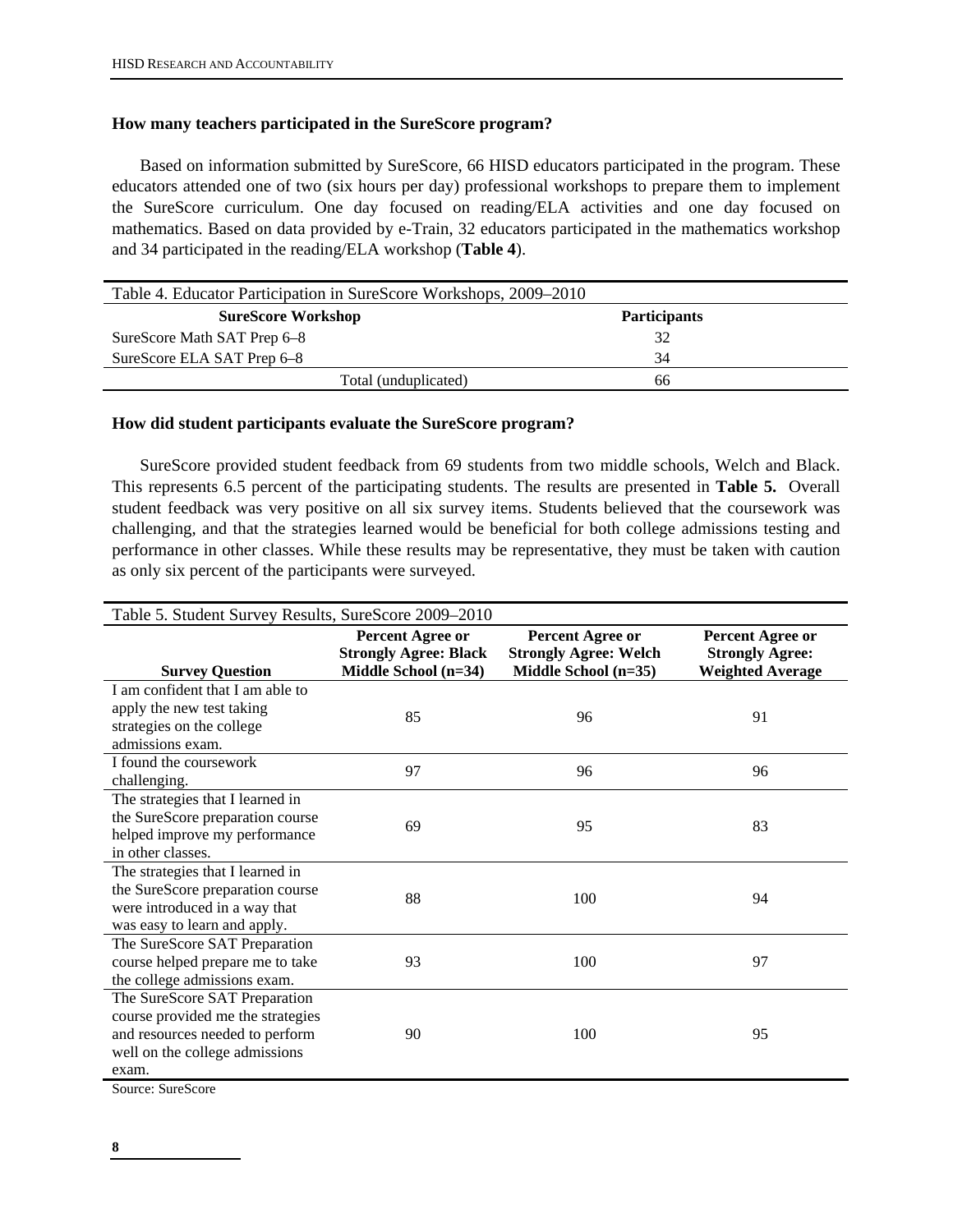# **How did teacher participants evaluate the SureScore program?**

SureScore provided survey data from 14, or 21 percent, of the 66 teacher participants (**Table 6**). Feedback was positive as 79 percent or more responded by "agreed" or "strongly agreed" on each of eight items addressing program quality and student impact. The lowest score of 79 percent was regarding the application of SureScore strategies to other coursework.

| Table 6. Teacher Survey Results, SureScore 2009–2010                                                                           |                                                    |
|--------------------------------------------------------------------------------------------------------------------------------|----------------------------------------------------|
| <b>Survey Question</b>                                                                                                         | <b>Percent Agree or Strongly</b><br>Agree $(n=14)$ |
| I am confident that my students are able to learn new test-taking strategies and<br>apply them on the college admissions exam. | 93                                                 |
| Students gained confidence in their ability to take the SAT.                                                                   | 86                                                 |
| The students were challenged by the coursework.                                                                                | 93                                                 |
| This course taught my students strategies that they are able to apply in other classes<br>to improve their performance.        | 79                                                 |
| I would recommend this course to a colleague.                                                                                  | 100                                                |
| SureScore provided quality lessons and activities.                                                                             | 100                                                |
| SureScore's instructional strategies were effective.                                                                           | 100                                                |
| The teacher resource guide is organized in a way that is user friendly.                                                        | 86                                                 |
| $SOure2$ , $S11re2ce1$                                                                                                         |                                                    |

Source: SureScore

## **Did the SureScore program have an impact on SAT performance?**

Of the 1,136 student participants, 250 registered for Duke TIP testing and 208 actually took the test. The mean SAT scores for the pre- and post-tests are presented in **Table 7.** 

| Table 7. Mean SAT Pre and Post Scores for SureScore Participants (N=208) |                 |                   |        |                     |
|--------------------------------------------------------------------------|-----------------|-------------------|--------|---------------------|
| <b>Subtest</b>                                                           | <b>Pre-Test</b> | <b>Post-Test</b>  | Change | <b>Significance</b> |
| Critical Reading                                                         | 349             | 377               | 28     | n.s                 |
| <b>Mathematics</b>                                                       | 370             | 406               | 36     | n.s                 |
| Writing                                                                  | 280             | $\sim$ 1 $\prime$ | 97     | P < 0.01            |

Sources: SureScore and Duke TIP

Gains on all three subtests were positive, and the gain of almost 100 points on the writing subtest was statistically significant. Duke TIP did not provide test dates for students but most students tested between December 2009 and February 2010. The fact that gains were observed after less than a full academic year of student participation in SureScore is also positive. These results are promising but are only based on 18.3 percent of the student participants.

## **How many SureScore participating students were recognized by Duke TIP?**

Overall, 24, or 11.5 percent, of the participating students were recognized by Duke TIP (**Table 8,** see page 10). Seventeen were recognized for both State Recognition and Academy Summer Studies, four for State Recognition and Center Summer Studies, and three for Academy Summer Studies. The State Recognition ceremony is similar to a graduation ceremony and is conducted at various locations throughout Texas. There is a keynote speaker and each student honoree is called onto the stage to receive